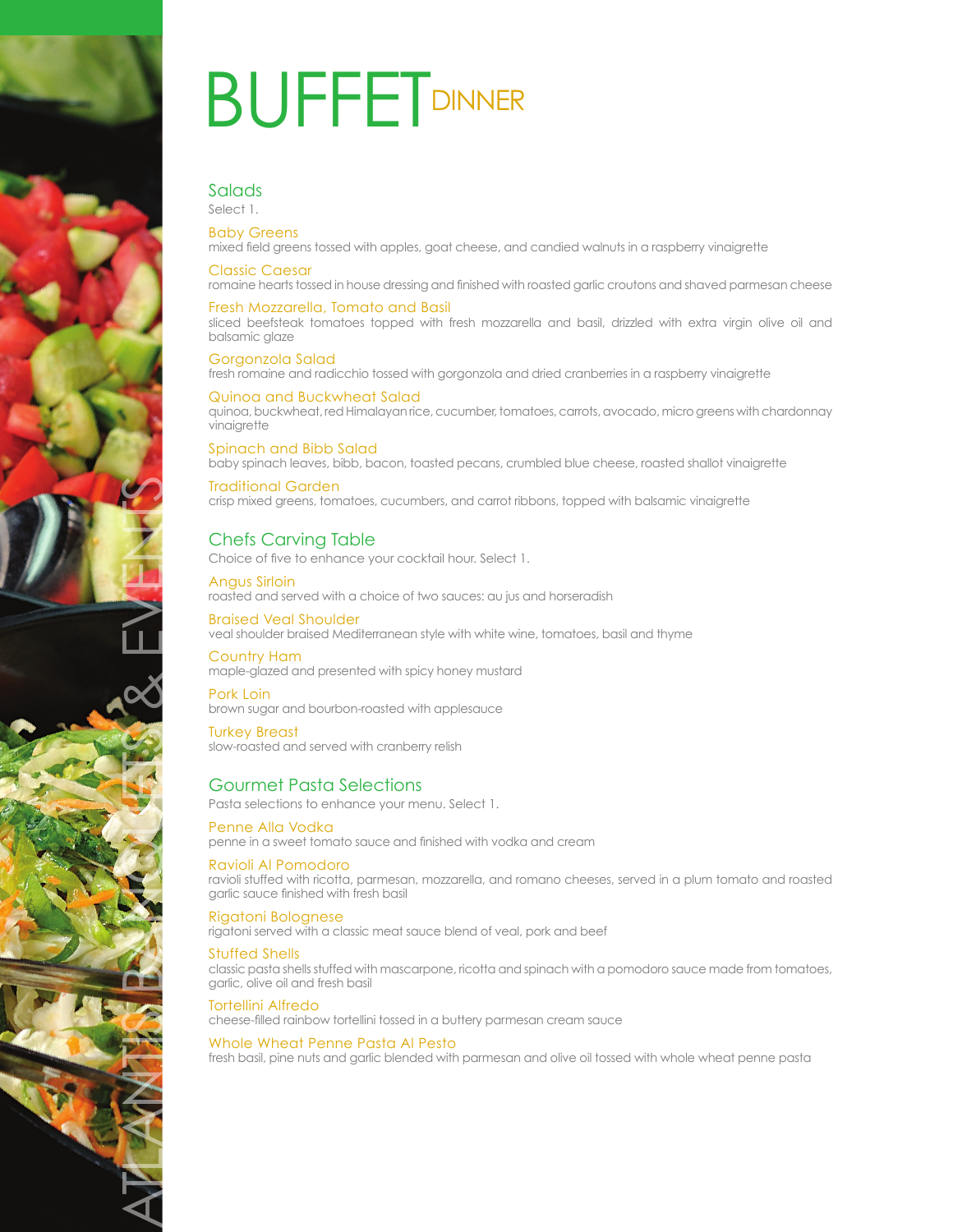

# **BUFFETDINNER**

Buffet Selections Custom created to meet any menu requirements. Select 4.

## Beef Buffet Selection

#### Beef & Broccoli

teriyaki-glazed tender beef sautéed with peppers, onions and broccoli in a garlic soy sauce

Braised Short Ribs beef short ribs braised in red wine and a finely diced mirepoix

#### Ropa Vieja

cuban shredded beef with cilantro, tomatoes, and sofrito all served over white rice

Sirloin Tips Marchand du Vin beef slowly braised in red wine, shallots, and mushrooms

## Chicken Buffet Selection

#### Chicken Francese

buttery lemon-wine sauce envelops lightly battered chicken

#### Hawaiian Chicken

tender chicken breast pieces tossed with pineapple, peppers, onions and teriyaki

Chicken Saltimbocca breast of chicken with prosciutto, sage and spinach, served in marsala wine sauce

Chicken Scarpariello chicken breast braised with Italian sausage, peppers and a spicy white wine sauce

#### Pesto Chicken

lightly sautéed chicken with sliced tomato and fresh mozzarella

Roast Chicken

oven-roasted chicken breast with cremini mushrooms

Sautéed Chicken red peppers and roasted garlic top this sautéed chicken in a tarragon and lemon butter sauce

#### Sesame Chicken

boneless and breaded tender chunks of chicken fried then tossed in a spicy ginger glaze and topped with toasted sesame seeds

## Pork Buffet Selection

#### BBQ Ribs

slow-roasted St. Louis pork ribs covered in a tangy, traditional BBQ sauce

#### Hoisin Pork

roasted pork tenderloin marinated in hoisin, soy, sesame oil, and garlic

#### Italian Sausage & Peppers

sweet Italian sausage with peppers, onions, tomatoes and basil

#### Polish Kielbasa

old-world style braised with sauerkraut, white wine and caraway seeds

## Seafood Buffet Selection

#### Cashew-Crusted Tilapia

farm-raised tilapia crusted with crushed cashews in a light lemon butter sauce

#### Jambalaya

chicken, shrimp, and sausage tossed with creole-style rice

Paella show-cooked rice stew with shrimp, scallops, mussels, clams, and chorizo sausage with a saffron seasoning

Mahi Mahi seared and topped with mango salsa

Mussels Luciano mussels steamed with fresh garlic, white wine and extra virgin olive oil

Roast Salmon lightly seared salmon prepared with herbs and a hint of lemon

Local Sustainable Seafood seasonal seafood selection

## Veal Buffet Selection

Veal Marsala flour-dusted scallopini of veal sautéed then finished with marsala wine, mushrooms and demi-glace

Veal Meatballs veal meatballs in a marsala wine and tomato demi-glace

Veal Piccata tender veal cutlets sautéed in a butter sauce and finished with fresh lemon

## Vegetarian Buffet Selection

Garlic Mashed Potatoes mashed Idaho potatoes with roasted garlic and butter

#### Mushroom Risotto

arborio rice slow cooked and mixed with portobello, cremini, oyster and shiitake mushrooms finished with parmigiana and butter

Red Bliss Roasted Potatoes quartered and roasted with fresh rosemary

Roasted Root Vegetables

carrots, turnips, and parsnips roasted then tossed in a butter sauce

Steamed Mixed Vegetables

lightly seasoned seasonal vegetables steamed and tossed in extra virgin olive oil

Basmati and Orzo Pilaf asparagus, basmati rice, cranberry beans and orzo

## Eggplant Rollatini

breaded eggplant cutlets rolled and stuffed with ricotta cheese in a tomato basil sauce